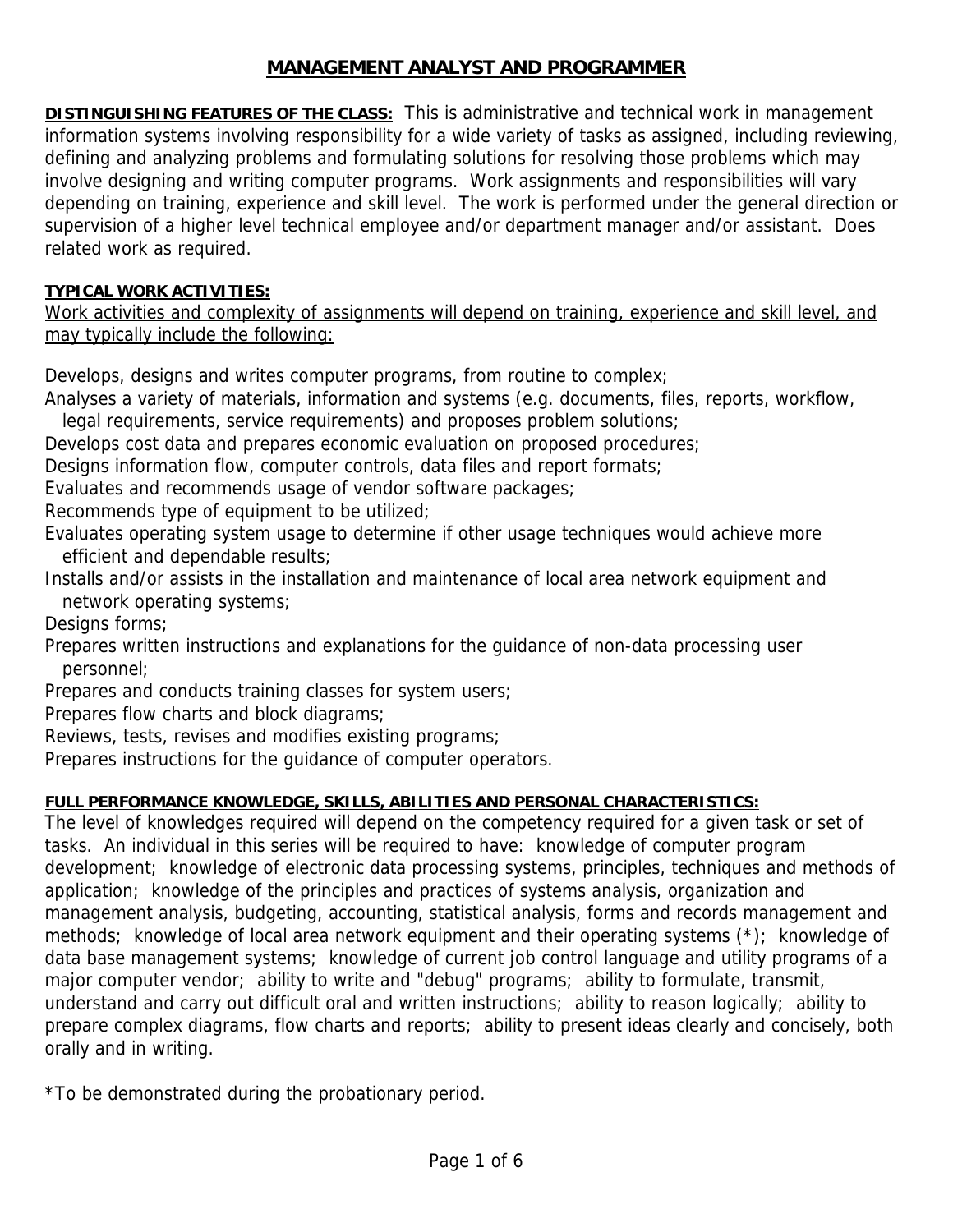**MINIMUM OUALTFICATIONS:** Varies according to level, as follows:

**LEVEL ONE:** Two (2) years of experience in work involving systems analysis and computer programming, one year of which must have been using a program development system to write and/or maintain programs in a multi-programming environment which utilized operating systems designed to concurrently process six or more jobs.

**Note:** Appropriate college credits in computer programming language courses may be substituted for a maximum of six (6) months of the general computer programming work experience on the basis of one (1) credit for one month of experience. (Formal training in the use of computer programming languages provided by business schools or data processing training institutions may be acceptable in lieu of college credits based on an analysis and evaluation of course content and duration). An Associate's degree in Computer Science, Management Information Systems or related field or a Bachelor's degree in any field may be substituted for six (6) months of the general experience.

**LEVEL TWO:** Four (4) years of experience in work involving systems analysis and computer programming, one (1) year of which must have been using an on-line program development system to write and/or maintain computer programs in a multi-programming environment which utilized operating systems designed to concurrently process six or more jobs. In addition to the one (1) year of programming experience described above, the experience must have included one (1) year of one or any combination of the following:

- using a computer programming language to develop a multi-user on-line computer application
- maintaining a local area network operating system
- acting as the data base administrator for a major data base management system (personal computer data base management systems do not qualify)
- programming application systems using the data base management systems designed for personal computer systems
- developing complex spreadsheet applications to be run on personal computers
- computer programming in the multi-programming environment described above.
- **Note:** Appropriate college credits in computer programming language courses may be substituted for a maximum of six (6) months of the general computer programming work experience on the basis of one credit for one (1) month of experience. (Formal training in the use of computer programming languages provided by business schools or data processing training institutions may be acceptable in lieu of college credits based on an analysis and evaluation of course content and duration). An Associate's degree in Computer Science, Management Information Systems, or related field or a Bachelor's degree in any field may be substituted for six (6) months of the general experience.

**LEVEL THREE:** Four (4) years of experience in work involving systems analysis and computer programming, including at least one (1) year which must have utilized an on-line program development system to write and/or maintain computer programs in a multi-programming environment which utilized operating systems designed to concurrently process six or more jobs. In addition to the one (1) year of programming experience described above, the experience must have included one (1) year of one or any combination of the following: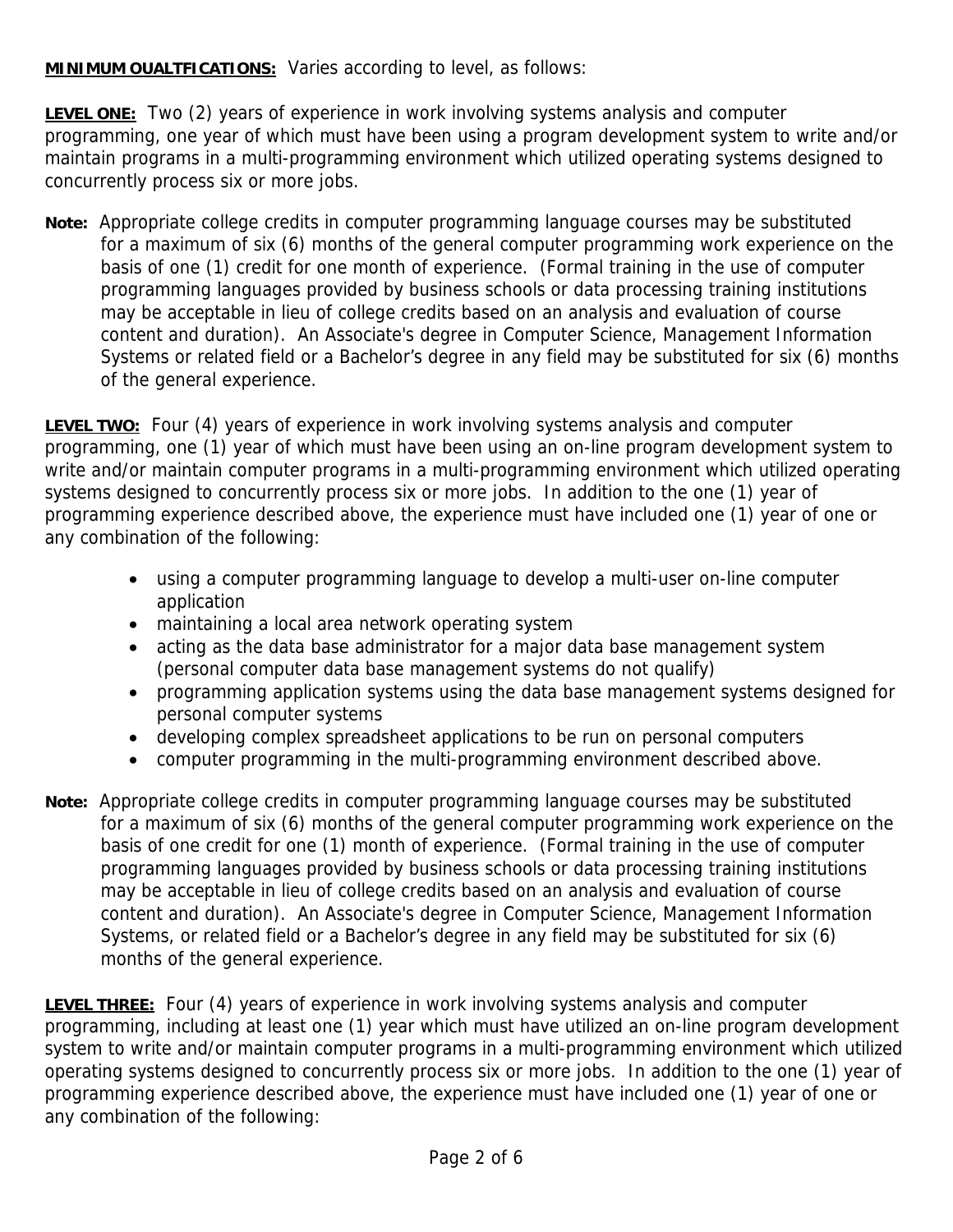- using a computer programming language to develop a multi-user on-line computer application
- maintaining a local area network operating system
- acting as the data base administrator for a major data base management system (personal computer data base management systems do not qualify)
- programming application systems using the data base management systems designed for personal computer systems
- developing complex spreadsheet applications to be run on personal computers
- computer programming in the multi-programming environment described above
- **Note:** Appropriate college credits in computer programming language courses may be substituted for a maximum of six (6) months of the general computer programming work experience on the basis of one (1) credit for one month of experience. (Formal training in the use of computer programming languages provided by business schools or data processing training institutions may be acceptable in lieu of college credits based on an analysis and evaluation of course content and duration). An Associate's degree in Computer Science, Management Information Systems, or related field or a Bachelor's degree in any field may be substituted for six (6) months of the general experience. A Master's degree in Business Administration, Computer Science, Management Information Systems, or related field or Public Administration may be substituted for six (6) months of the general experience.

Individuals at this level must have a thorough knowledge of one or more of the following as demonstrated by having had the amount of satisfactory work experience indicated.

> 1. The flow, control system, operation and computer programs of one of the County's information processing systems comprised of ten or more computer programs a portion of which are scheduled to run on a weekly or more frequent basis.

> > The requirement can be met by two (2) or more years of satisfactory work experience in which the individual's primary activity was the development or maintenance of such a system.

2. The operating system and its utility programs used on the personal computers installed in the County and two or more of the personal computer programming languages or general application programs used by the county.

The requirement can be met by:

Having the equivalent of six (6) months of full time satisfactory work experience using, and/or of training others to use, the personal computer operating system and utility programs employed by the County, and

The equivalent of six (6) months of satisfactory full time experience using each of two or more of the personal computer programming languages or general application programs used by the County.

3. The operating system and its utility programs for one of the computers, other than personal computers, used by the county.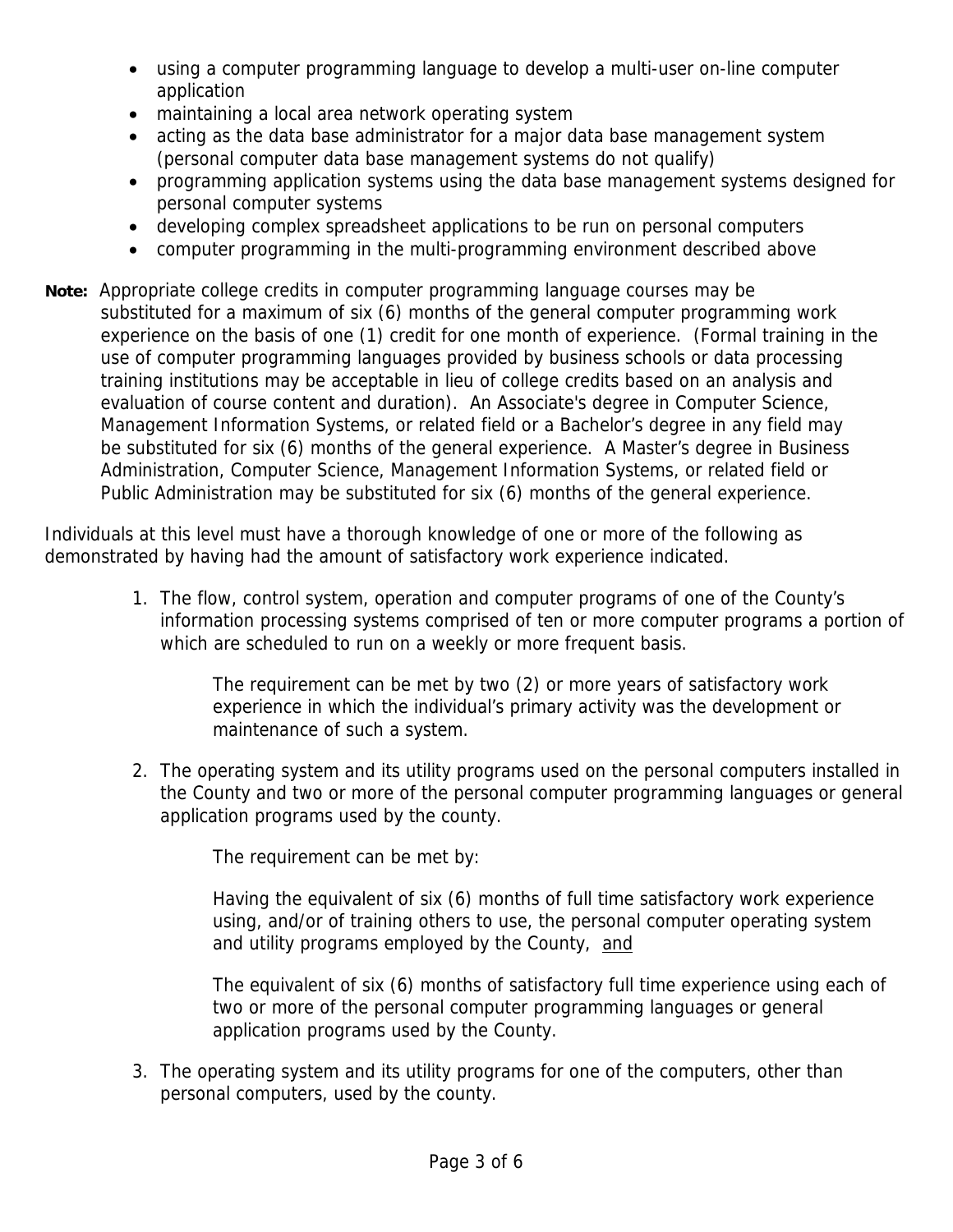The requirement can be met having had the equivalent of one (1) year of full time satisfactory job experience in which the individual's primary activity was installing, upgrading, or optimizing the throughput of one of the other than personal computer operating systems used by the county.

4. The data base management system used by the County on computers other than personal computers.

> The requirement can be met having had the equivalent of one (1) year of full time satisfactory job experience installing, using, or maintaining the data base management system.

5. The local area network operating system used by the County.

The requirement can be met having the equivalent of one (1) year of installing and maintaining the network operating system and its equipment.

In addition, the individual's job experience must have included any of the following:

- 1. One (1) year of experience working on one or more computer based applications which included participation in all of the following: defining system requirements, system design, computer programming, writing user and operating documentation and user training; or
- 2. One (1) year of optimizing the throughput of a major vendor's multi-programming operating system or in training others to do so; or
- 3. One (1) year of experience involving the supervision of a Systems Analyst/Programmer or equivalent position.

**LEVEL FOUR:** Four (4) years of experience in work involving systems analysis and computer programming, including at least one (1) year which must have utilized an on-line program development system to write and/or maintain computer programs in a multi-programming environment which utilized operating systems designed to concurrently process six or more jobs. In addition to the one (1) year of programming experience described above, the experience must have included one (1) year of one or any combination of the following:

- using a computer programming language to develop a multi-user on-line computer application
- maintaining a local area network operating system
- acting as the data base administrator for a major data base management system (personal computer data base management systems do not qualify)
- programming application systems using the data base management systems designed for personal computer systems
- developing complex spreadsheet applications to be run on personal computers
- computer programming in the multi-programming environment described above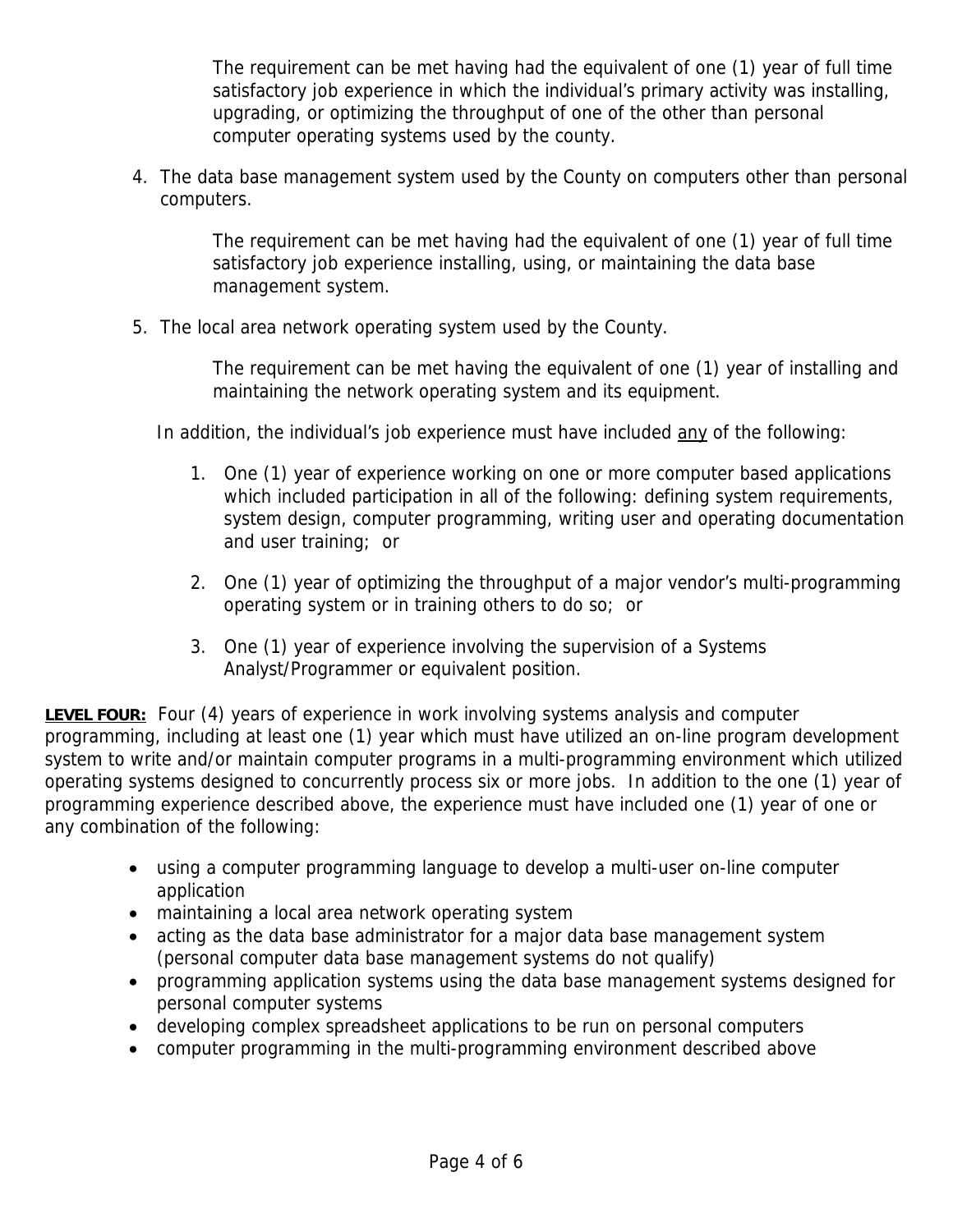**Note:** Appropriate college credits in computer programming language courses may be substituted for a maximum of six (6) months of the general computer programming work experience on the basis of one (1) credit for one month of experience. (Formal training in the use of computer programming languages provided by business schools or data processing training institutions may be acceptable in lieu of college credits based on an analysis and evaluation of course content and duration). An Associate's degree in Computer Science, Management Information Systems, or related field or a Bachelor's degree in any field may be substituted for six (6) months of the general experience. A Master's degree in Business Administration, Computer Science, Management Information Systems, or related field or Public Administration may be substituted for six (6) months of the general experience.

Individuals at this level must have a thorough knowledge of one or more of the following as demonstrated by having had the amount of satisfactory work experience indicated.

> 1. The flow, control system, operation and computer programs of one of the County's information processing systems comprised of ten or more computer programs a portion of which are scheduled to run on a weekly or more frequent basis.

> > The requirement can be met by two (2) or more years of satisfactory work experience in which the individual's primary activity was the development or maintenance of such a system.

2. The operating system and its utility programs used on the personal computers installed in the County and two or more of the personal computer programming languages or general application programs used by the county.

The requirement can be met by:

Having the equivalent of six (6) months of full time satisfactory work experience using, and/or of training others to use, the personal computer operating system and utility programs employed by the County, and

The equivalent of six (6) months satisfactory full time experience using each of two or more of the personal computer programming languages or general application programs used by the County.

3. The operating system and its utility programs for one of the computers, other than personal computers, used by the county.

> The requirement can be met by having had the equivalent of one (1) year of full time satisfactory job experience in which the individual's primary activity was installing, upgrading, or optimizing the throughput of one of the other than personal computer operating systems used by the county.

4. The data base management system used by the County on computers other than personal computers.

> The requirement can be met by having had the equivalent of one (1) year of full time satisfactory job experience installing, using, or maintaining the data base management system.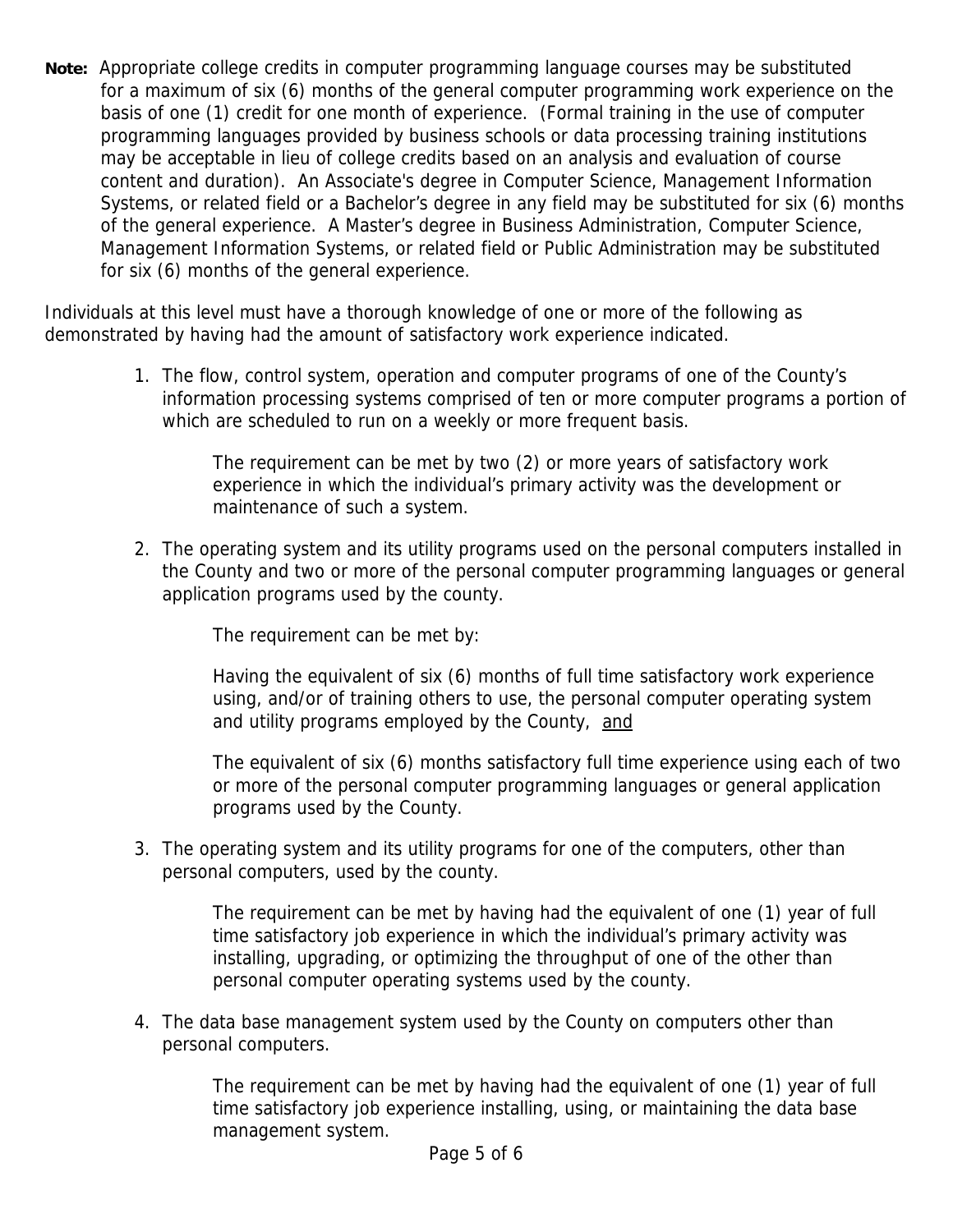5. The local area network operating system used by the County.

The requirement can be met by having the equivalent of one (1) year of installing and maintaining the network operating system and its equipment.

In addition, the individual's job experience must have included any of the following:

- 1. Primary responsibility for designing, programming and implementing a computer based system for which the total Management Analyst and Programmer effort required more than one (1) year; or
- 2. Three (3) years of experience involving the supervision of a Systems Analyst/Programmer or equivalent position; or
- 3. Three (3) years in the programming of on-line computer applications or three (3) years in optimizing the throughput of a major vendor's multi-programming operating system or in training others to do so or any combination of the two; or
- 4. Primary responsibility for installing all or a significant portion of a major application software product which included analysis of user requirements, system and program modification (if required), writing user and operating documentation and user training.

**NOTE:** See attachment for examples of acceptable database management systems, programming languages, office automation products, hardware, operating systems, networking and application systems. These examples are subject to change, commensurate with technological advances.

R.C.D.P. (02.02.1998) 08.06.2015 - Job specification may be subject to further revision Competitive